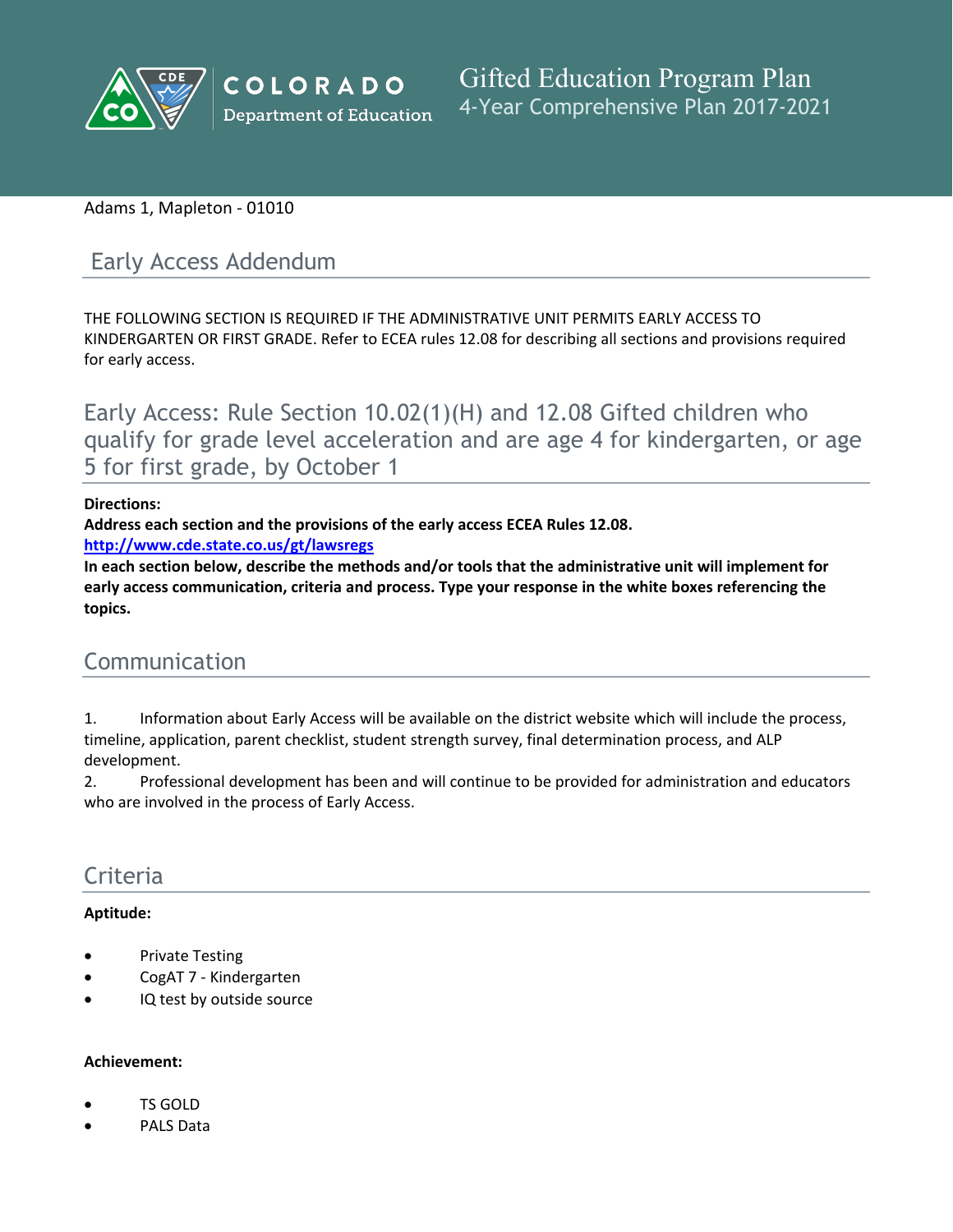

#### Math Data - Bridges

#### **Performance:**

- Parent checklist
- **•** Student Strengths Survey
- GRS-P
- SIGS
- Work Samples

#### **Readiness, social behavior and motivation:**

- TS GOLD
- GRS-P
- **SIGS**
- Iowa Acceleration Scale

#### **Support system:**

- Parent
- Classroom Teacher
- Gifted Resource Teacher
- Gifted Coordinator
- Administration

# Process

#### **Timelines:**

- Applications accepted January 1st February 28th
- A team reviews the application within 20 school days to accept the application to move forward for additional evaluation.
- Parents are notified of additional evaluation through a phone call and follow up letter.
- If the decision is move forward for additional evaluation, a final decision for acceleration must be made within 30 school days.
- When a student is accelerated, an Advanced Learning Plan is written by September 30th of the next school year.

#### **Personnel:**

Personnel in process:

- Preschool Directors knowledgable about preschool assessments, knowledge of student's performance, and behavior.
- School Directors knowledgable about district academic assessments, knowledge of student's performance, and behavior
- Gifted Coordinator knowledge of Iowa Acceleration scale, CogAT 7 administration and scoring, GRS-P administration and scoring